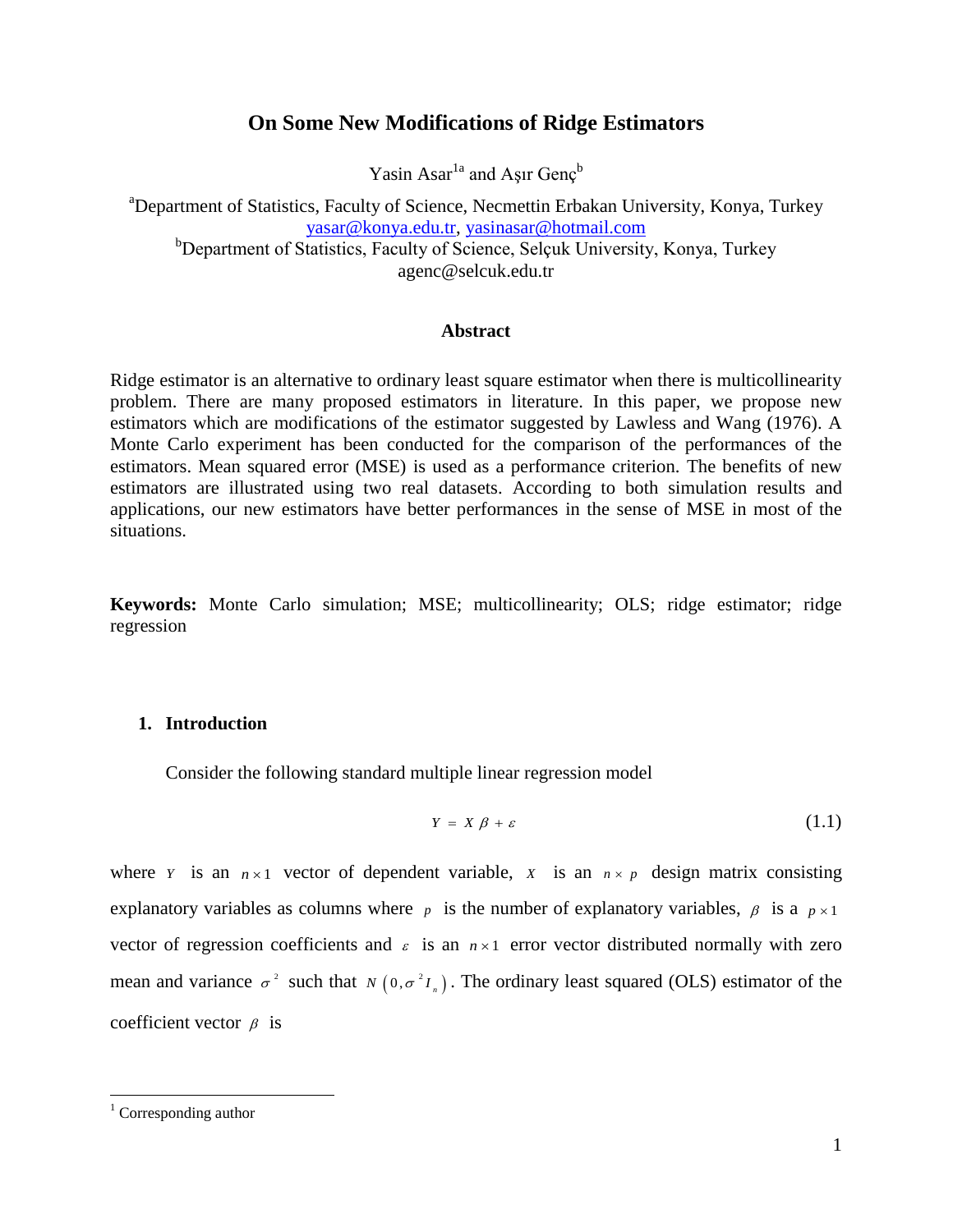$$
\hat{\beta} = \left(X X\right)^{-1} X Y. \tag{1.2}
$$

In multiple linear regression, explanatory variables should be independent of each other. However in practice, there may be linear dependencies between these variables. Especially, this situation occurs in econometric data. This problem is called multicollinearity. Multicollinearity affects the regression analysis seriously. Since the basic assumption of regression analysis is not satisfied, one cannot make effective inference and prediction. Actually, this problem leads to large variance and large mean squared error (MSE).

In literature, there are some methods to solve multicollinearity. One of the most popular method is the ridge regression firstly suggested by [Hoerl and Kennard \(1970\).](#page-13-0) They suggested using the following ridge estimator

$$
\hat{\beta}_R = \left(X X + kI_p\right)^{-1} X Y \tag{1.3}
$$

where  $k > 0$ .

The MSE of the ridge estimator  $\hat{\beta}_R$  is given as follows

$$
MSE\left(\hat{\beta}_R\right) = \sigma^2 \sum_{j=1}^p \frac{\lambda_j}{\left(\lambda_j + k\right)^2} + k^2 \beta \left(XX + kI_p\right)^{-2} \beta \tag{1.4}
$$

where  $\lambda_j$  's are the descending eigenvalues of x x.

The first term of the above equation, namely, the asymptotic variance function is monotonically decreasing and the second term, namely, the squared bias function is a monotonically increasing function of the parameter  $k$ . Thus, there is some  $k$  such that *M S E*  $(\hat{\beta}_R)$  is less than *M S E*  $(\hat{\beta}_{OLS}) = \sum_{k=1}^{n} (1/\lambda_k)^k$ 1  $(\hat{\beta}_{OLS}) = \sum_{r=1}^{p} (1/r)^r$  $_{OLS}$  ) =  $\sum_{j=1}$  (1 /  $\lambda_j$  $MSE\left(\hat{\beta}_{OLS}\right) = \sum_{k=1}^{N} \left(1/\lambda_{k}\right)^{k}$  $=\sum_{j=1}^{\infty} (1/\lambda_j)$ . However,  $MSE(\hat{\beta}_R)$  depends on  $\sigma^2$ ,  $\beta$  and  $k$ which are unknown in practice. Thus,  $k$  is estimated from real data. Most of the papers on ridge regression discusses the methods of estimating the ridge parameter *k* .

In recent papers, the new suggested estimators have been compared to the one proposed by [Hoerl and Kennard \(1970\)](#page-13-0) and each other. Many of the studies in this area suggest different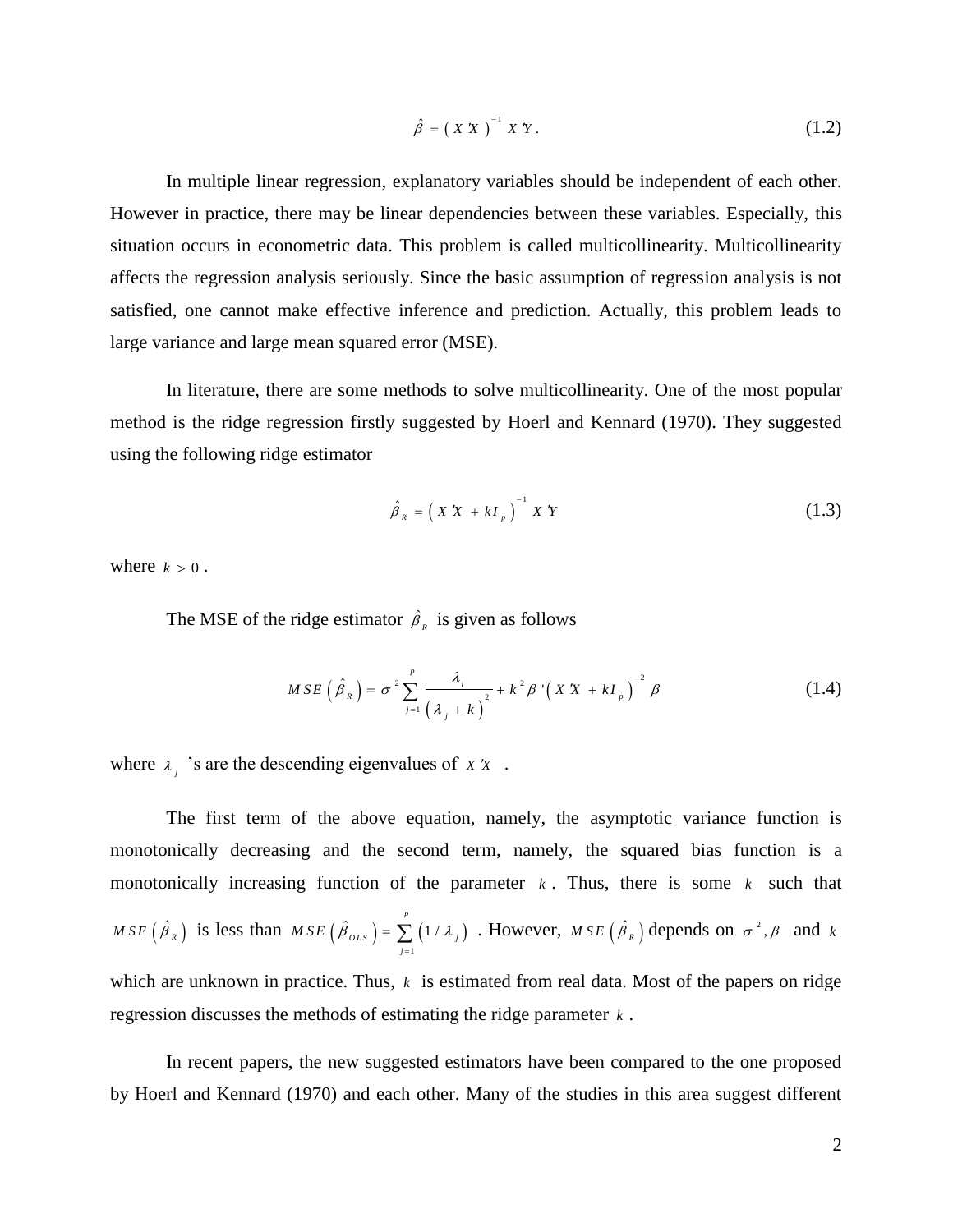estimators of ridge parameter. For detailed discussions we refer to the following studies; [Hoerl et](#page-13-1)  al. (1975), [Lawless and Wang \(1976\),](#page-13-2) [Saleh and Kibria \(1993\),](#page-13-3) [Kibria \(2003\),](#page-13-4) [Khalaf and Shukur](#page-13-5)  (2005), [Alkhamisi et al. \(2006\),](#page-13-6) [Muniz and Kibria \(2009\),](#page-13-7) [Mansson et al. \(2010\)](#page-13-8) and [Muniz et al.](#page-13-9)  (2012).

The purpose of this study is to investigate the estimation methods of ridge parameter in the literature and make a comparison between them by conducting a Monte Carlo simulation. Also, we suggest some new modifications of the estimator defined by [Lawless and Wang \(1976\).](#page-13-2) We use MSE criterion to compare the performances of the estimators. The organization of this paper is as follows. In section 2, we give the methodology and propose some new estimators. In section 3, we present the details of Monte Carlo simulation. Moreover, we provide a real data example to illustrate the benefits of new estimators in section 4. Finally, results and discussions are given in section 5.

#### **2. Methodology and Proposed Estimators**

Firstly, we review the generalized ridge regression [\(Alkhamisi and Shukur, 2007\)](#page-13-10). To do so, we write the general model (1.1) in canonical form. Assume that there exists an orthogonal matrix *D* such that  $D'X'XD = \Lambda = diag(\lambda_1, \lambda_2, ..., \lambda_p)$ . Let us substitute  $Z = XD$  and  $\alpha = D'\beta$  in model  $(1.1)$ , then the canonical version of  $(1.1)$  is given by the following equation

$$
Y = Z\alpha + \varepsilon. \tag{2.1}
$$

Thus the generalized ridge estimator is given as follows

$$
\hat{\alpha}_R = \left(Z'Z + K\right)^{-1} Z'Y \tag{2.2}
$$

where  $K = diag(k_1, k_2, ..., k_p)$  such that  $k_j > 0$  for each  $j = 1, 2, ..., p$ . The OLS estimator of  $\alpha$ is

$$
\hat{\alpha}_{OLS} = \Lambda^{-1} Z \, ^{\prime} Y. \tag{2.3}
$$

The MSE of  $\hat{a}_R$  and  $\hat{a}_{OLS}$  are respectively as follows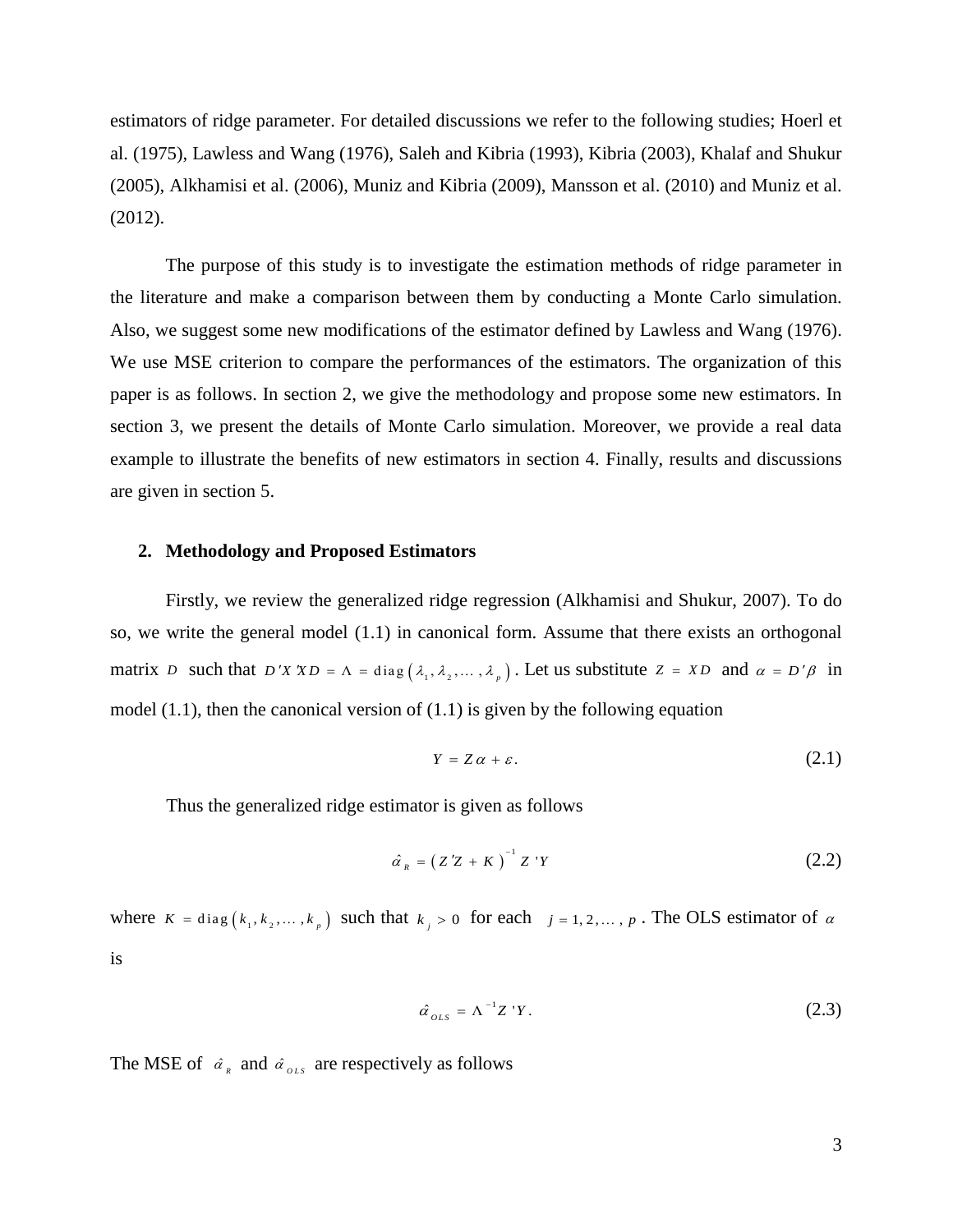$$
MSE\left(\hat{\alpha}_{R}\right) = \sum_{j=1}^{p} \frac{\sigma^{2} \lambda_{i}}{\left(\lambda_{j} + k_{j}\right)^{2}} + \sum_{j=1}^{p} \frac{k_{j}^{2} \alpha_{j}^{2}}{\left(\lambda_{j} + k_{j}\right)^{2}}
$$
(2.4)

and

$$
MSE\left(\hat{\alpha}_{OLS}\right) = \sigma^2 \sum_{j=1}^p \frac{1}{\lambda_j}.\tag{2.5}
$$

[Hoerl and Kennard \(1970\)](#page-13-0) showed that the value of  $k_j$  minimizing (2.4) is

$$
k_j = \frac{\sigma^2}{\alpha_j^2} \tag{2.6}
$$

where  $\sigma^2$  is the error variance and  $\alpha_j$  is the *i*<sup>th</sup> element of  $\alpha$ . Since  $\sigma^2$  and  $\alpha_j^2$  $\alpha_j^2$  are not known, they suggested to use the common unbiased estimators  $\hat{\sigma}^2$  and  $\hat{\alpha}$  respectively and got  $\hat{k}_i = \frac{\hat{\sigma}^2}{2}$ 2  $\hat{c} = \frac{\hat{\sigma}}{2}$ *j*  $\hat{\alpha}$ *j*  $\hat{k}_{\perp} = \frac{\sigma}{\tau}$  $=$   $\frac{1}{\hat{\alpha}}$ where  $\hat{\sigma}^2 = (YY - \hat{\alpha}^\prime Z'Y) / (n - p)$ .

Now, we review some estimators proposed earlier and then propose our new estimators.

$$
(1) \ k_{_{HK}} = \frac{\hat{\sigma}^2}{\hat{\alpha}_{_{\text{max}}}^2}
$$

was suggested by [Hoerl and Kennard \(1970\)](#page-13-0) where  $\hat{a}_{\text{max}}$  is the maximum element of  $\hat{a}_{i}$ .

(2) 
$$
k_{HKB} = \frac{p\hat{\sigma}^2}{\sum_{j=1}^p \hat{\alpha}_j^2}
$$

which is the harmonic mean of  $\hat{k}_i$  and suggested by [Hoerl et al. \(1975\).](#page-13-1)

(3) 
$$
k_{LW} = \frac{p\hat{\sigma}^2}{\sum_{j=1}^p \lambda_j \hat{\alpha}_j^2}
$$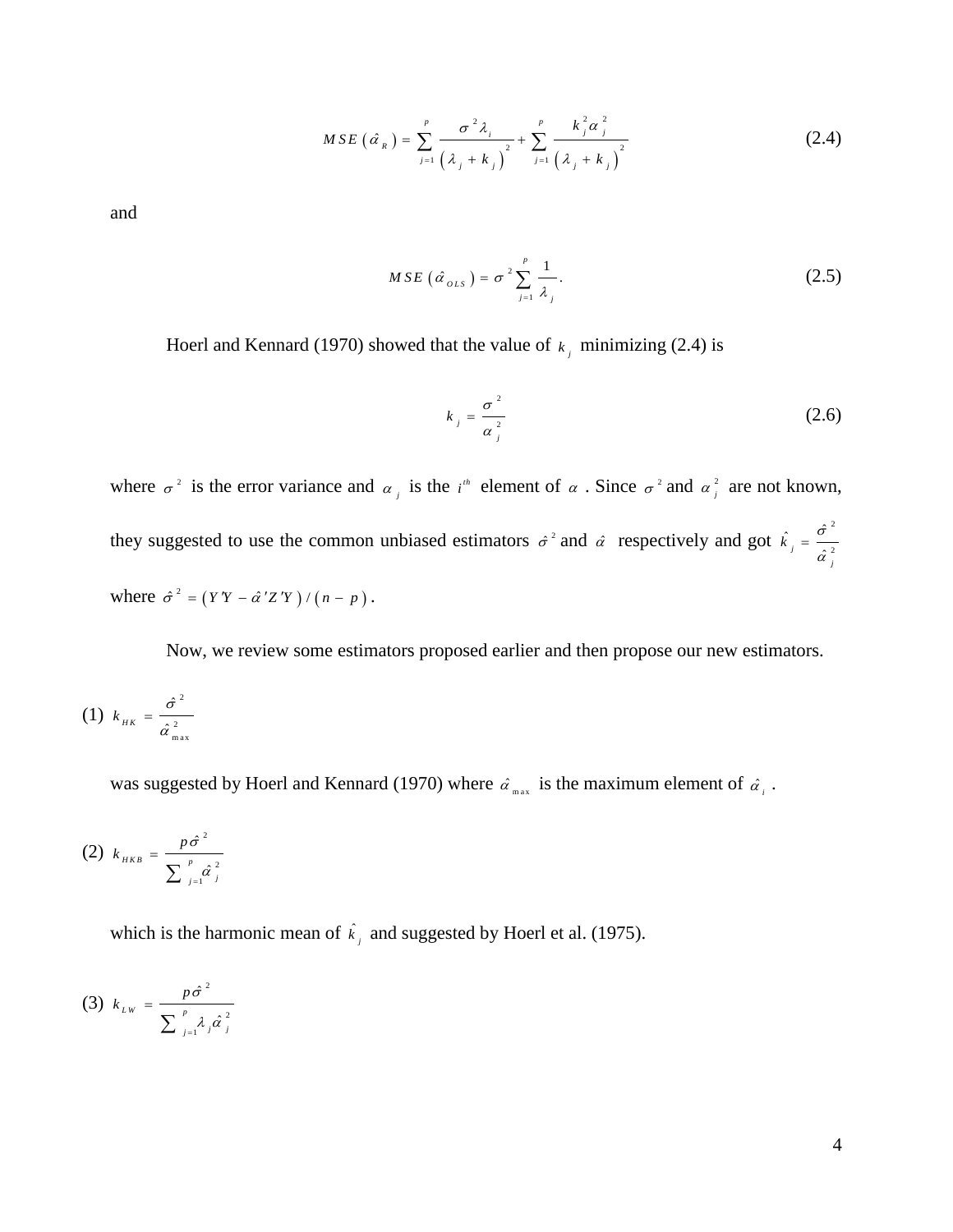which is the harmonic mean of  $k_{LW(j)}$ 2 2 ˆ  $\hat{\alpha}$ *W j j*  $k$ <sub>*LW*(*i*)</sub> =  $\frac{\sigma}{\sigma}$  $\lambda$  ,  $\hat{\alpha}$  $=\frac{6}{10}$  and proposed by [Lawless and Wang \(1976\).](#page-13-2)

$$
(4) \ k_{_{AD}} = \frac{2 \ p \hat{\sigma}^2}{\sum_{j=1}^{p} \lambda_{\max} \hat{\alpha}_{j}^2}
$$

which is the harmonic mean of  $k_{AD(j)}$ 2 m a x 2  $2\hat{\sigma}$  $\hat{\imath}^{\,2}_{\,j}$  $k_{AD(j)} = \frac{2\sigma}{\sigma}$  $\lambda_{\text{max}}^{\dagger} \hat{\alpha}^{\dagger}$  $=\frac{20}{10}$  proposed by [Dorugade \(2014\).](#page-13-11)

(5) 
$$
k_{\kappa M 8} = \max \left\{ \frac{1}{\sqrt{\left(n - p\right) \hat{\sigma}^2 + \lambda_{\max} \hat{\sigma}^2}} \right\}
$$
 and  
\n(6)  $k_{\kappa M 12} = \text{median} \left\{ \frac{1}{\sqrt{\left(n - p\right) \hat{\sigma}^2 + \lambda_{\max} \hat{\sigma}^2}} \right\}$   
\n $\sqrt{\frac{1}{\sqrt{\left(n - p\right) \hat{\sigma}^2 + \lambda_{\max} \hat{\sigma}^2}}}$ 

which were defined by [Muniz et al. \(2012\).](#page-13-9)

We define our new estimators which are modifications of  $k_{Lw(j)}$ 2 2 ˆ  $\hat{\alpha}$ *W j j*  $k$ <sub>*LW*(*i*)</sub> =  $\frac{\sigma}{\sigma}$  $\lambda$  ,  $\hat{\alpha}$  $=\frac{6}{1}$  proposed b[yLawless and Wang \(1976\)](#page-13-2) for the generalized ridge regression. Actually, we apply the square root transformation to this individual parameter and we get  $\int_{-\infty}^{\infty}$ 2 ˆ  $\hat{a}^{\frac{2}{j}}$ σ  $\frac{\partial}{\partial \vec{r}}$  in a similar manner done in [Muniz and Kibria \(2009\)](#page-13-7) and [Mansson et al. \(2010\).](#page-13-8) They used this transformation successfully. After this transformation, we apply arithmetic mean, geometric mean and harmonic mean transformations and we also use maximum, minimum and median functions as used in above studies following [Kibria \(2003\)](#page-13-4) and [Muniz et al. \(2012\).](#page-13-9)

Thus, we get the following new estimators: Let 
$$
k_{yj} = \sqrt{\frac{\hat{\sigma}^2}{\lambda_j \hat{\alpha}_j^2}}
$$
,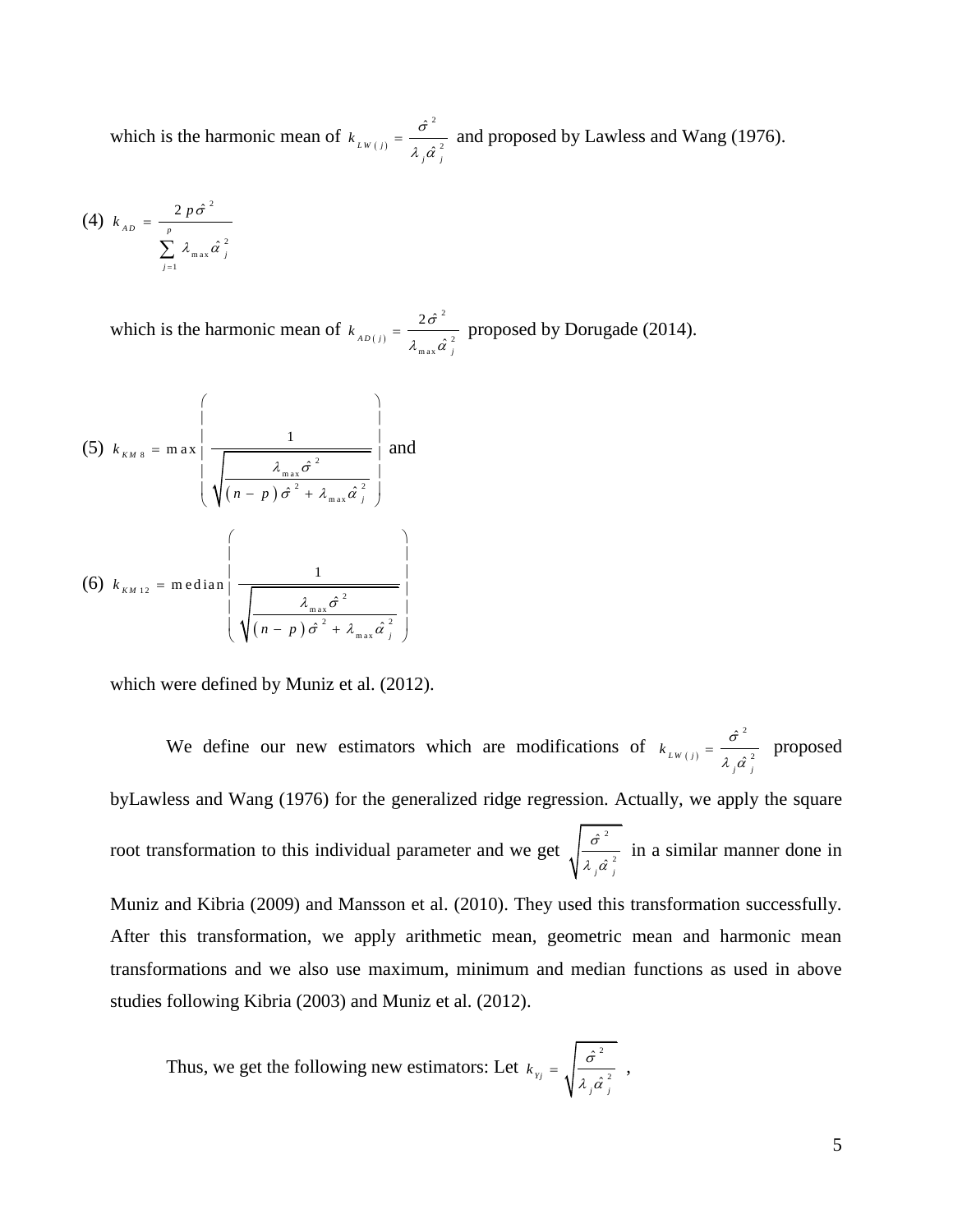(1) 
$$
k_{y_1} = \frac{1}{p} \sum_{j=1}^p \sqrt{\frac{\hat{\sigma}^2}{\lambda_j \hat{\alpha}_j^2}}
$$

which is the arithmetic mean of  $k_{y_i}$ 's.

$$
(2) \ \ k_{\gamma_2} = \left( \prod_{j=1}^p \sqrt{\frac{\hat{\sigma}^2}{\lambda_j \hat{\alpha}_j^2}} \right)^{1/p}
$$

which is the geometric mean of  $k_{y}$ 's.

(3) 
$$
k_{y_3}
$$
 = median  $(k_{y_j})_{j=1}^p$ ,  
(4)  $k_{y_4}$  = max  $(k_{y_j})_{j=1}^p$ 

which is the maximum of  $k_{y_i}$ 's.

(5) 
$$
k_{\gamma 5} = \text{median} (1 / k_{\gamma j})_{j=1}^{p}
$$
  
\n(6)  $k_{\gamma 6} = \text{max} (1 / k_{\gamma j})_{j=1}^{p}$   
\n(7)  $k_{\gamma 7} = \frac{1}{p} \sum_{j=1}^{p} \frac{1}{\sqrt{\frac{\hat{\sigma}^{2}}{\lambda_{j} \hat{\alpha}_{j}^{2}}}}$ 

which is the mean of  $1/k_{y_i}$ 's.

(8) 
$$
k_{ys} = \frac{p}{\sum_{j=1}^{p} \sqrt{\frac{\lambda_j \hat{\alpha}_j^2}{\hat{\sigma}^2}}}
$$

which is the harmonic mean of  $k_{y_i}$ 's

$$
(9) \ \ k_{\gamma 9} = \frac{p}{\sum_{j=1}^{p} \sqrt{\frac{\hat{\sigma}^2}{\lambda_j \hat{\alpha}_j^2}}}
$$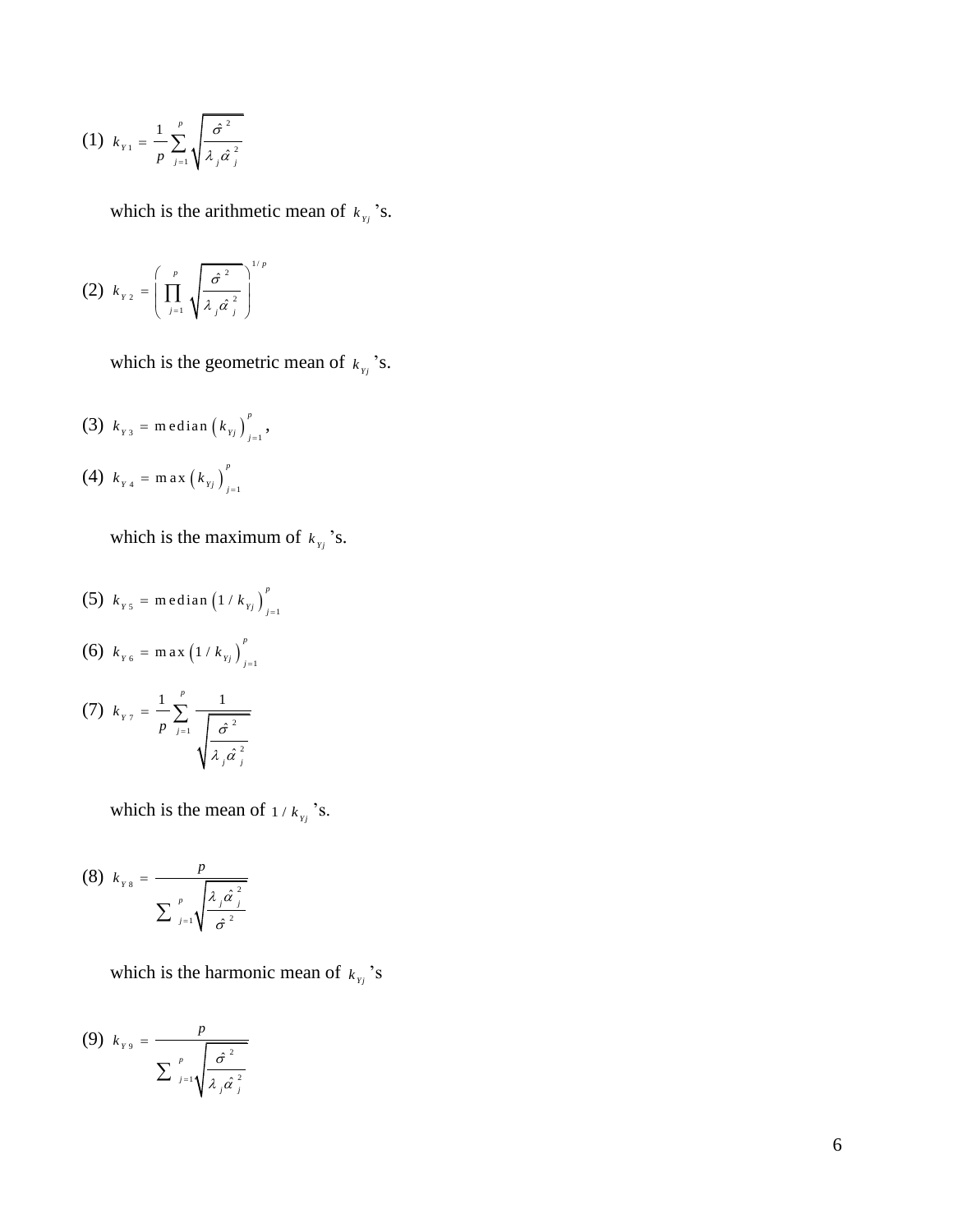which is the harmonic mean of  $1/k_{y}$  's

All of these estimators are compared by a Monte Carlo simulation and details of the simulation are given in section 3.

#### **3. The Monte Carlo Simulation**

In this section, we give the design of the Monte Carlo simulation which is conducted to compare the performances of the given estimators. In order to conduct a valuable simulation, we need to specify the effective properties of the estimators and the performance criteria. Effective factors in this simulation are the degree of correlation  $\rho$  among variables, the error variance  $\sigma^2$ , the number of explanatory variables  $\bar{p}$  and the data size  $\bar{n}$ . Also the mean squared error of the estimators has been chosen to be the performance criteria for the simulation. In order to get different degrees of multicollinearity and to generate the explanatory variables, we used the following generally used expression (see Kibria (2003)):

$$
x_{ij} = \left(1 - \rho^2\right)^{1/2} z_{ij} + \rho z_{ip}
$$
 (3.1)

where  $i = 1, 2, ..., n$ ,  $j = 1, 2, ..., p$ ,  $\rho^2$  is the correlation between the explanatory variables and  $z_{ij}$ 's are independent pseudo-random numbers following the standard normal distribution. The dependent variable *Y* is generated by

$$
Y_i = \beta_1 x_{i1} + \beta_2 x_{i2} + \dots + \beta_p x_{ip} + \varepsilon_i
$$
 (3.2)

where  $i = 1, 2, ..., n$  satisfying  $\beta' \beta = 1$  where  $\beta$  is the eigenvector corresponding to the largest eigenvalue of *X X* in order to get a minimized MSE due to [Newhouse and Oman \(1971\).](#page-13-12)

We consider three different degrees of correlation, namely,  $\rho = 0.90, 0.95$  and 0.99. The sample size varies between  $50$  and  $200$  such that  $n = 50,100$  and  $200$ . The number of explanatory variables are chosen as  $p = 4$  and 8. Finally, the error variance is chosen as  $\sigma^2$  = 1.0 and 5.0. For the values of  $\rho$ , *n*, *p* and  $\sigma^2$ , the simulation was repeated 5000 times by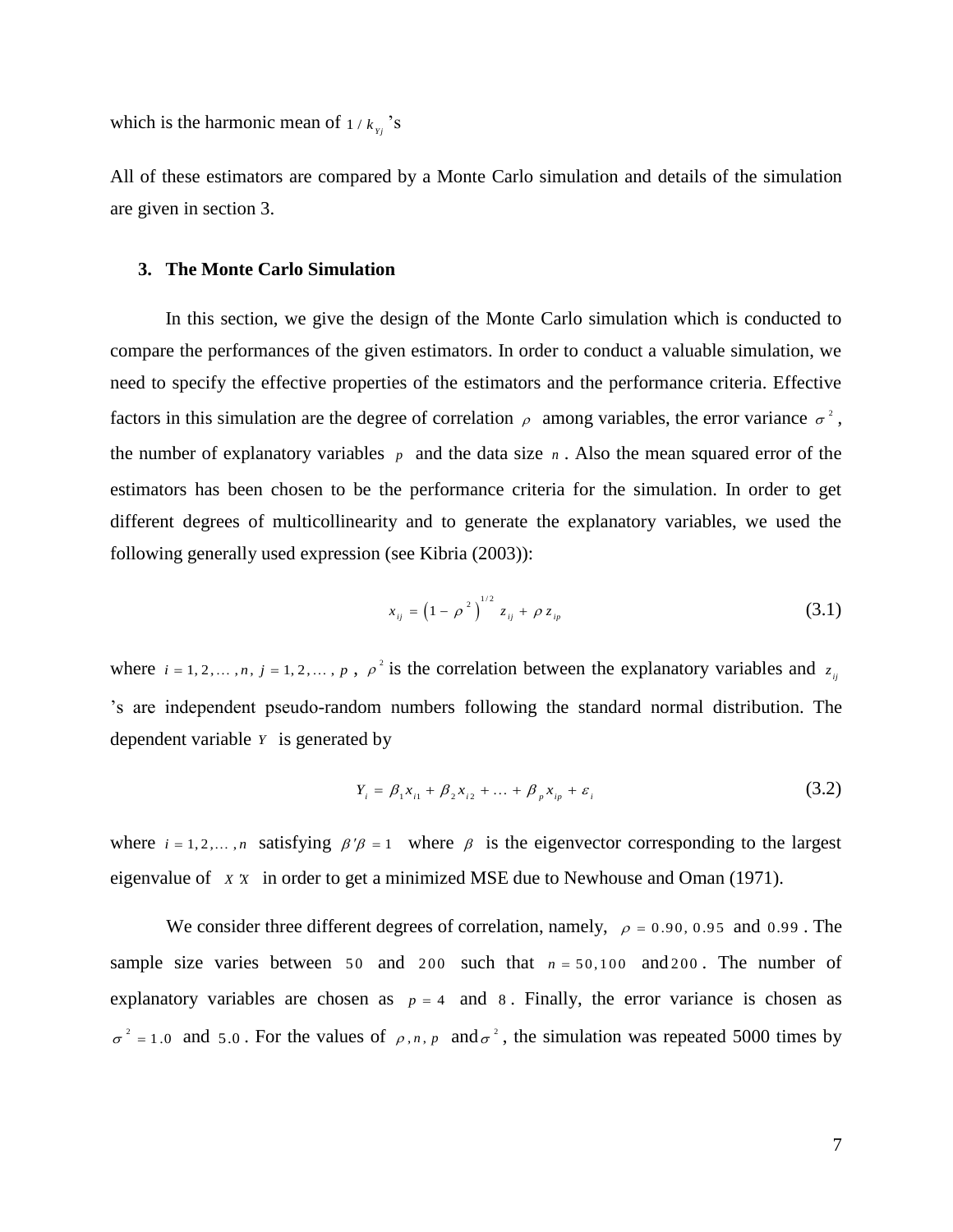producing the errors in equation (3.2). For each replicate we compute  $MSE(\hat{\alpha}_R)$  and  $MSE(\hat{\alpha})$ by using the following equation

$$
MSE\left(\hat{a}_r\right) = \frac{1}{5000} \sum_{r=1}^{5000} \left(\hat{a}_r - \alpha\right) \left(\hat{a}_r - \alpha\right)
$$
 (3.3)

where  $\hat{\alpha}_r$  is the estimator given in previous section at the  $r^{\mu}$  replication.

# **4. Results and Discussions**

The results of the simulation have been presented in this section. Performance of an estimator is quantified through the MSE criterion. The average MSE values (AMSE) of the estimators according to  $\rho$ , *n*, *p* and  $\sigma^2$  have been given in Tables 1-4. According to tables, all new proposed estimators have better performance than OLS estimator, namely, they have less AMSE than OLS estimator.

Increasing the sample size has a positive effect on the estimators, i.e, for large values of sample size, ASME values decrease as it is seen from Figure 1. It is obvious from tables that when the error variance  $\sigma^2$  increases, AMSE values increases for all estimators. This result is represented for specific situations, namely, for  $p = 8$ ,  $\rho = 0.99$ ,  $n = 100$  in Figure 2. Moreover, an increase in the degree of correlation make a negative effect such that AMSE increase as it is observed from Figure 3.

For the case  $p = 4$  and  $\sigma^2 = 1.0$ , the estimator  $k_{r6}$  has the best performance among all of the estimators. However,  $k_{kM8}$  is superior to other when  $\rho = 0.99$  and small sample sizes. For the case  $p = 4$  and  $\sigma^2 = 5.0$ ,  $k_{HKB}$  becomes the best estimator for lower degrees of correlation and  $k_{y4}$  has the lowest AMSE values for high degrees of correlation.

Moreover, for the case  $p = 8$  and  $\sigma^2 = 1.0$ ,  $k_{r6}$  has the best estimator most of the time and  $k_{y_4}$  has the lowest AMSE when  $\rho = 0.99$ . Similarly, when  $p = 8$  and  $\sigma^2 = 5.0$ , although  $k_{y_4}$  has the lowest AMSE most of the time,  $k_{y_{KB}}$  is superior to other estimators for lower degree of correlation and large sample sizes.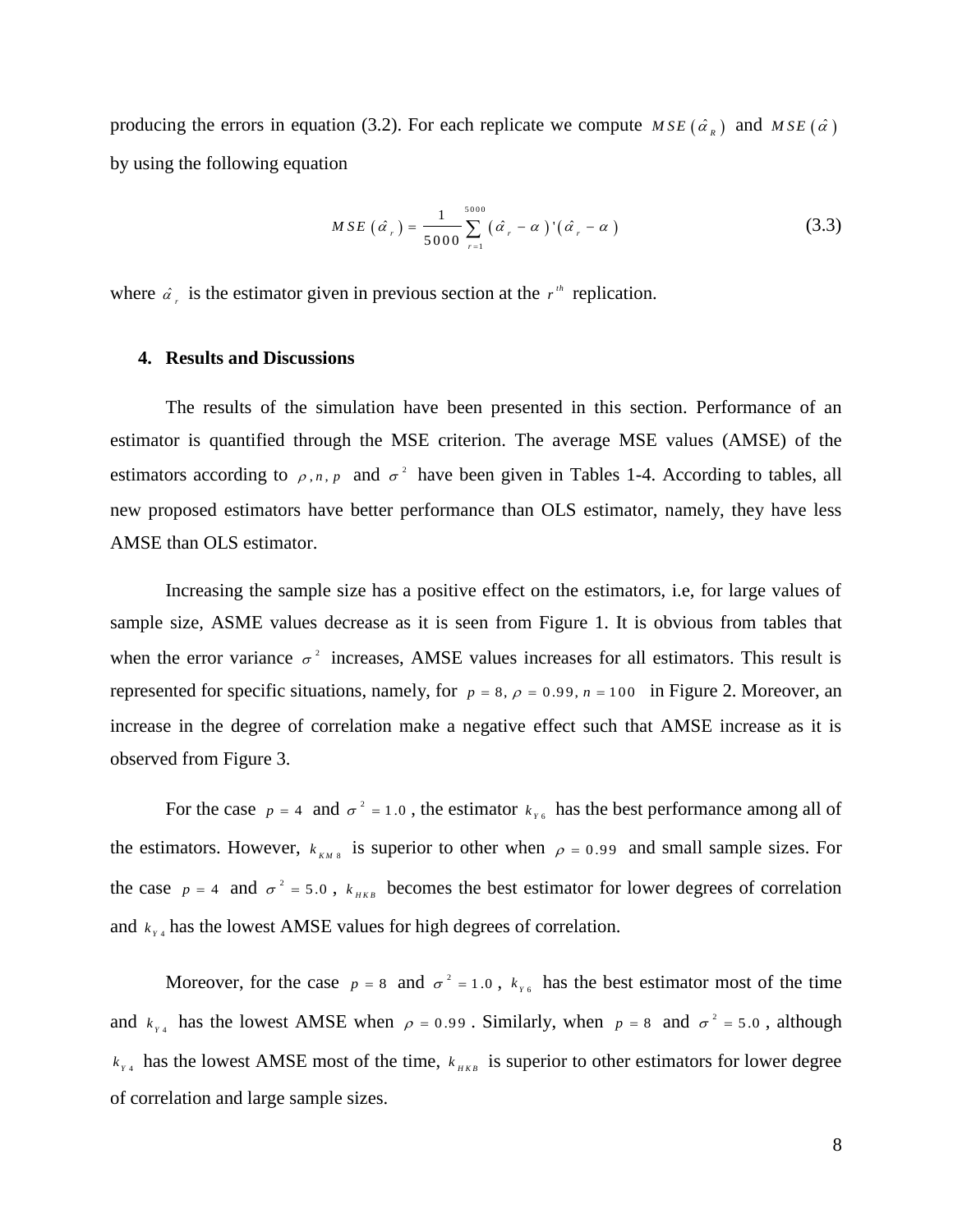| $\rho$           |        | 0.90   |        |        | 0.99   |        |        | 0.99   |        |
|------------------|--------|--------|--------|--------|--------|--------|--------|--------|--------|
| $\boldsymbol{n}$ | 50     | 100    | 200    | 50     | 100    | 200    | 50     | 100    | 200    |
| Y <sub>1</sub>   | 0.3275 | 0.2120 | 0.1171 | 0.5061 | 0.3478 | 0.2122 | 0.8369 | 0.6956 | 0.5800 |
| Y2               | 0.3301 | 0.2141 | 0.1119 | 0.5259 | 0.3662 | 0.2128 | 0.8789 | 0.7369 | 0.6196 |
| Y3               | 0.3303 | 0.2127 | 0.1110 | 0.5361 | 0.3687 | 0.2113 | 0.9210 | 0.7695 | 0.6430 |
| Y4               | 0.3476 | 0.2281 | 0.1360 | 0.5000 | 0.3505 | 0.2300 | 0.7955 | 0.6695 | 0.5593 |
| Y5               | 0.3034 | 0.1985 | 0.1072 | 0.4811 | 0.3288 | 0.1977 | 0.9808 | 0.7538 | 0.5796 |
| Y6               | 0.2333 | 0.1433 | 0.0883 | 0.3576 | 0.2278 | 0.1489 | 0.7011 | 0.5361 | 0.4110 |
| Y7               | 0.2796 | 0.1778 | 0.0990 | 0.4451 | 0.2949 | 0.1799 | 0.8821 | 0.6845 | 0.5329 |
| Y8               | 0.3551 | 0.2296 | 0.1154 | 0.5856 | 0.4081 | 0.2256 | 1.0020 | 0.8504 | 0.7113 |
| Y9               | 0.3401 | 0.2173 | 0.1114 | 0.5876 | 0.3906 | 0.2145 | 1.5461 | 1.1214 | 0.7715 |
| LW               | 0.3912 | 0.2472 | 0.1187 | 0.6935 | 0.4727 | 0.2408 | 1.3995 | 1.1668 | 0.8996 |
| <b>HK</b>        | 0.3412 | 0.2147 | 0.1118 | 0.5908 | 0.3851 | 0.2132 | 2.0763 | 1.3688 | 0.7990 |
| <b>HKB</b>       | 0.3048 | 0.1864 | 0.1034 | 0.5017 | 0.3218 | 0.1883 | 1.6540 | 1.0655 | 0.6414 |
| AD               | 0.4151 | 0.2545 | 0.1194 | 0.8508 | 0.5302 | 0.2475 | 4.5628 | 2.9008 | 1.3476 |
| KM <sub>8</sub>  | 0.3001 | 0.2008 | 0.1081 | 0.4408 | 0.3227 | 0.2009 | 0.6666 | 0.5320 | 0.4849 |
| <b>KM12</b>      | 0.3399 | 0.2221 | 0.1140 | 0.5476 | 0.3873 | 0.2211 | 0.8626 | 0.7748 | 0.6789 |
| <b>OLS</b>       | 0.4191 | 0.2553 | 0.1195 | 0.8651 | 0.5332 | 0.2478 | 4.7208 | 2.9418 | 1.3526 |

Table 1. Average MSEs of the estimator when  $p = 4$ ,  $\sigma^2 = 1.0$ 

Table 2. Average MSEs of the estimator when  $p = 4$ ,  $\sigma^2 = 5.0$ 

| $\rho$           |        | 0.90   |        | 0.99   |        |        | 0.99    |         |        |
|------------------|--------|--------|--------|--------|--------|--------|---------|---------|--------|
| $\boldsymbol{n}$ | 50     | 100    | 200    | 50     | 100    | 200    | 50      | 100     | 200    |
| Y <sub>1</sub>   | 1.3244 | 0.9091 | 0.5156 | 1.8762 | 1.4019 | 0.9107 | 2.3209  | 2.1786  | 2.0446 |
| Y2               | 1.4955 | 1.0095 | 0.5453 | 2.2153 | 1.6270 | 1.0050 | 2.8943  | 2.7179  | 2.5044 |
| Y3               | 1.5195 | 1.0207 | 0.5445 | 2.2940 | 1.6716 | 1.0129 | 3.1440  | 2.9083  | 2.6499 |
| Y4               | 1.0670 | 0.7590 | 0.4707 | 1.3751 | 1.0714 | 0.7632 | 1.5299  | 1.4527  | 1.4133 |
| Y5               | 1.5530 | 1.0046 | 0.5354 | 2.5217 | 1.7215 | 1.0004 | 4.5115  | 3.8330  | 3.0642 |
| Y6               | 1.2195 | 0.8069 | 0.4613 | 1.7448 | 1.2636 | 0.8176 | 2.1889  | 2.0900  | 1.9193 |
| Y7               | 1.5094 | 0.9768 | 0.5230 | 2.4047 | 1.6591 | 0.9758 | 3.8951  | 3.4471  | 2.8753 |
| Y8               | 1.6341 | 1.0801 | 0.5633 | 2.5611 | 1.8252 | 1.0682 | 3.7627  | 3.4242  | 3.0232 |
| Y9               | 1.7290 | 1.0977 | 0.5582 | 3.0385 | 2.0087 | 1.0835 | 7.7538  | 5.8839  | 4.0391 |
| LW               | 1.7626 | 1.1505 | 0.5812 | 2.9230 | 2.0334 | 1.1311 | 5.4392  | 4.5521  | 3.6558 |
| HK               | 1.1732 | 0.7721 | 0.4508 | 2.0031 | 1.3138 | 0.7729 | 8.4268  | 5.3113  | 2.8338 |
| <b>HKB</b>       | 0.9558 | 0.6269 | 0.3874 | 1.5987 | 1.0296 | 0.6291 | 6.8312  | 4.1164  | 2.1880 |
| AD               | 2.0454 | 1.2652 | 0.5963 | 4.1946 | 2.6331 | 1.2348 | 22.6858 | 14.4506 | 6.7237 |
| KM <sub>8</sub>  | 1.5875 | 1.0652 | 0.5605 | 2.2805 | 1.7238 | 1.0642 | 1.8245  | 2.1179  | 2.4347 |
| <b>KM12</b>      | 1.7188 | 1.1216 | 0.5701 | 2.8197 | 2.0059 | 1.1139 | 3.6712  | 3.9506  | 3.5952 |
| <b>OLS</b>       | 2.0956 | 1.2766 | 0.5975 | 4.3257 | 2.6660 | 1.2388 | 23.6041 | 14.7092 | 6.7628 |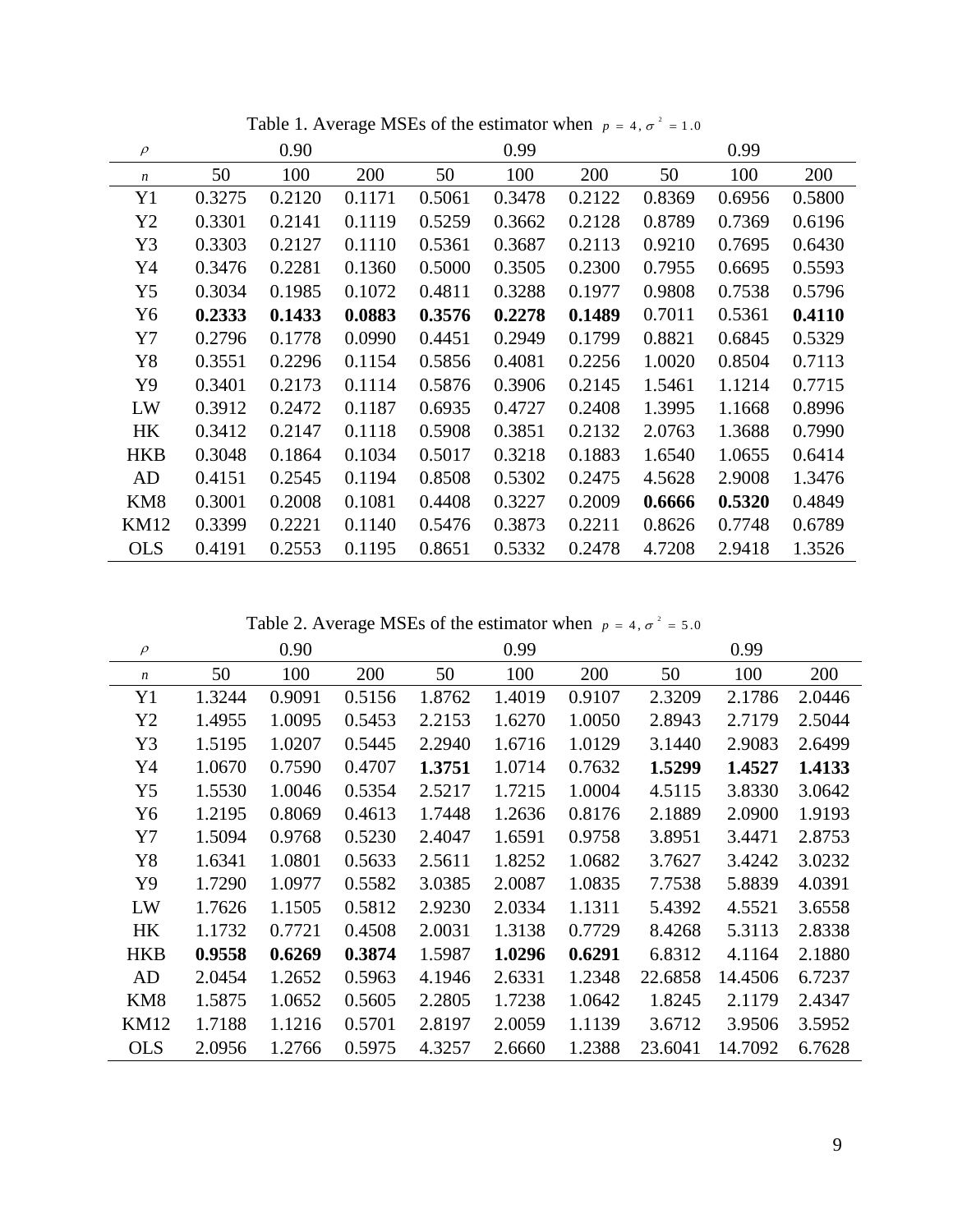| $\rho$           |        | 0.90   |        |        | 0.99   |        |         | 0.99   |        |
|------------------|--------|--------|--------|--------|--------|--------|---------|--------|--------|
| $\boldsymbol{n}$ | 50     | 100    | 200    | 50     | 100    | 200    | 50      | 100    | 200    |
| Y1               | 0.5670 | 0.3797 | 0.2168 | 0.7396 | 0.5627 | 0.3627 | 1.0358  | 0.9590 | 0.8317 |
| Y2               | 0.7215 | 0.4517 | 0.2330 | 0.9407 | 0.7007 | 0.4146 | 1.2997  | 1.2182 | 1.0199 |
| Y3               | 0.7554 | 0.4567 | 0.2333 | 1.0144 | 0.7271 | 0.4197 | 1.4980  | 1.3626 | 1.1021 |
| Y4               | 0.4583 | 0.3292 | 0.2274 | 0.5928 | 0.4615 | 0.3457 | 0.8610  | 0.7695 | 0.6990 |
| Y5               | 0.8515 | 0.4882 | 0.2415 | 1.1811 | 0.8097 | 0.4477 | 2.1570  | 1.7801 | 1.3128 |
| Y6               | 0.3968 | 0.2591 | 0.1600 | 0.5850 | 0.4062 | 0.2654 | 0.9830  | 0.8592 | 0.7221 |
| Y7               | 0.7139 | 0.4313 | 0.2235 | 1.0146 | 0.7028 | 0.4038 | 1.8353  | 1.5452 | 1.1684 |
| Y8               | 0.9032 | 0.5157 | 0.2499 | 1.1809 | 0.8445 | 0.4665 | 1.7150  | 1.5654 | 1.2471 |
| Y9               | 1.1448 | 0.5443 | 0.2532 | 1.7840 | 0.9923 | 0.4941 | 4.0779  | 2.9249 | 1.8220 |
| LW               | 1.2359 | 0.5864 | 0.2640 | 1.6434 | 1.0502 | 0.5240 | 2.4264  | 2.1084 | 1.5833 |
| HK               | 0.9926 | 0.4804 | 0.2397 | 1.7876 | 0.8400 | 0.4433 | 5.2419  | 3.2713 | 1.6524 |
| <b>HKB</b>       | 0.5774 | 0.3047 | 0.1778 | 1.0317 | 0.5035 | 0.2985 | 3.1291  | 1.8972 | 0.9943 |
| AD               | 1.8030 | 0.6249 | 0.2684 | 3.8716 | 1.3128 | 0.5614 | 11.3430 | 7.2704 | 3.0909 |
| KM <sub>8</sub>  | 0.6642 | 0.4639 | 0.2368 | 0.7984 | 0.6998 | 0.4254 | 0.8952  | 0.9351 | 0.9341 |
| <b>KM12</b>      | 1.1122 | 0.5537 | 0.2561 | 1.5154 | 0.9858 | 0.5022 | 2.0181  | 1.9750 | 1.5903 |
| <b>OLS</b>       | 1.8328 | 0.6271 | 0.2687 | 3.9512 | 1.3198 | 0.5623 | 11.5169 | 7.3363 | 3.1027 |

Table 3. Average MSEs of the estimator when  $p = 8, \sigma^2 = 1.0$ 

Table 4. Average MSEs of the estimator when  $p = 8, \sigma^2 = 5.0$ 

| $\rho$           |        | 0.90   |        |         | 0.99   |        |         | 0.99    |         |
|------------------|--------|--------|--------|---------|--------|--------|---------|---------|---------|
| $\boldsymbol{n}$ | 50     | 100    | 200    | 50      | 100    | 200    | 50      | 100     | 200     |
| Y <sub>1</sub>   | 2.5268 | 1.7697 | 1.0046 | 3.0642  | 2.5095 | 1.6473 | 3.5730  | 3.4507  | 3.2286  |
| Y2               | 3.3543 | 2.1772 | 1.1446 | 4.2378  | 3.2832 | 1.9962 | 5.2919  | 5.1758  | 4.4695  |
| Y3               | 3.6498 | 2.2636 | 1.1619 | 4.7105  | 3.5243 | 2.0715 | 6.1660  | 6.0272  | 4.9788  |
| Y4               | 1.3927 | 1.1165 | 0.7606 | 1.5550  | 1.4004 | 1.0912 | 1.6847  | 1.5909  | 1.5635  |
| Y5               | 4.3526 | 2.4463 | 1.2071 | 6.1623  | 4.1120 | 2.2461 | 10.9866 | 9.2113  | 6.7023  |
| Y6               | 2.5909 | 1.7378 | 0.9666 | 3.3631  | 2.6181 | 1.6582 | 3.9440  | 4.2138  | 3.7068  |
| Y7               | 4.0102 | 2.3353 | 1.1719 | 5.5955  | 3.8621 | 2.1579 | 9.2201  | 8.1761  | 6.1248  |
| Y8               | 4.0289 | 2.4214 | 1.2117 | 5.2722  | 3.8510 | 2.2028 | 7.3750  | 6.9591  | 5.5651  |
| Y9               | 5.8094 | 2.7305 | 1.2669 | 9.2274  | 5.0156 | 2.4796 | 20.9435 | 15.4628 | 9.6460  |
| LW               | 4.8429 | 2.6461 | 1.2689 | 6.5049  | 4.4026 | 2.3819 | 10.3513 | 8.8126  | 6.6613  |
| HK               | 3.8459 | 1.6566 | 0.9060 | 7.6554  | 3.1001 | 1.5839 | 24.4082 | 15.7781 | 7.1248  |
| <b>HKB</b>       | 2.2390 | 1.0145 | 0.5831 | 4.3854  | 1.8160 | 0.9686 | 14.4423 | 9.1194  | 4.2350  |
| AD               | 8.9600 | 3.1143 | 1.3401 | 19.2805 | 6.5465 | 2.8023 | 56.6544 | 39.9325 | 17.6938 |
| KM <sub>8</sub>  | 3.4722 | 2.4634 | 1.2369 | 4.0338  | 3.6972 | 2.2569 | 4.7571  | 4.6206  | 4.5134  |
| <b>KM12</b>      | 5.6448 | 2.7720 | 1.2806 | 7.8728  | 4.9735 | 2.5133 | 10.9230 | 10.4046 | 8.4176  |
| <b>OLS</b>       | 9.1638 | 3.1356 | 1.3434 | 19.7561 | 6.5992 | 2.8117 | 57.5846 | 40.3097 | 17.7640 |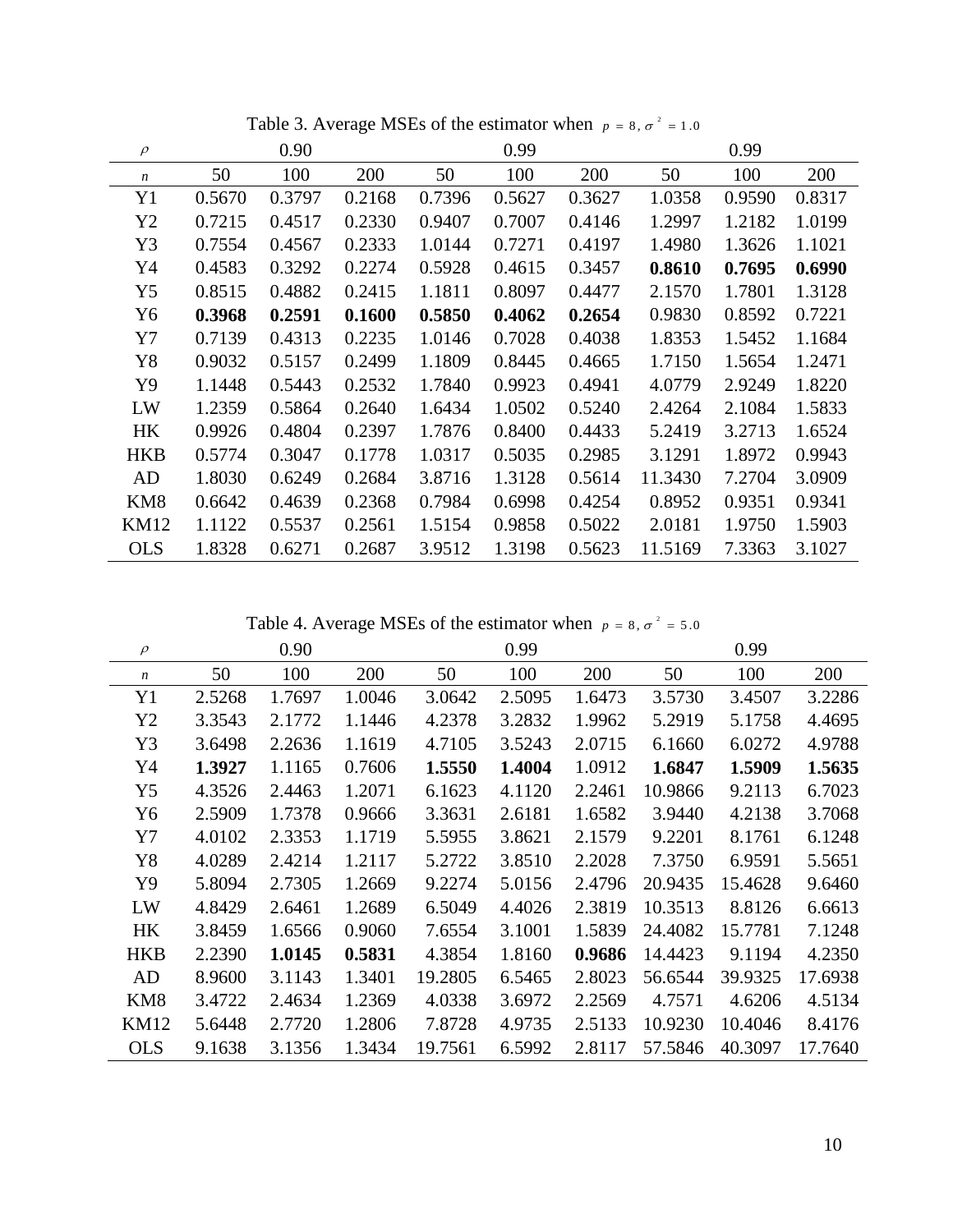

Figure 1. AMSE values of some estimators for changing values of *n* when  $p = 4$ ,  $\sigma^2 = 1.0$ ,  $n = 100$ 



Figure 2. AMSE values of some estimators for changing values of variance when  $p = 8, \, \rho = 0.99, \, n = 100$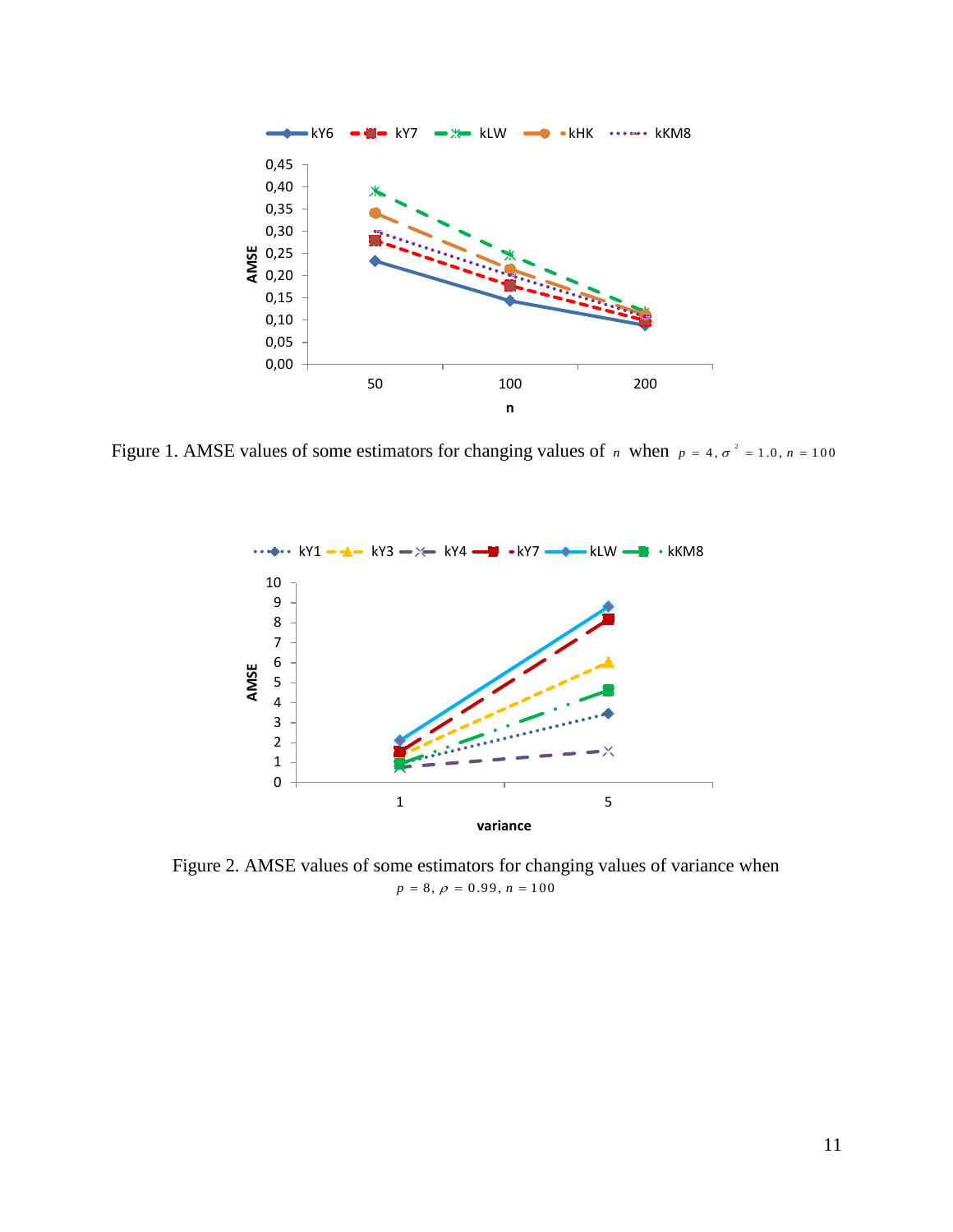

Figure 3. AMSE values of some estimators for different degrees of correlation when  $p = 8, \sigma^2 = 5.0, n = 50$ 

# **5. Real Data Application**

In order to show the performances of new estimators, we use two real data sets which are widely analyzed in the literature. First of them was studied originally by [Gruber \(1998\).](#page-13-13) The data represents the relationship between the dependent variable Y the percentage spent by the United States and the four other independent variables the percent spent by France, that spent by West Germany, that spent by Japan, and that spent by the former Soviet Union. We firstly centered and standardized the data matrix *x* such that *x x* becomes the correlation matrix. The eigenvalues of the matrix *X X* are obtained as 0.0202, 0.1098, 0.9122 and 2.9528. The condition number  $\kappa$  = m ax *eigvalue* / m in *eigvalue* of the data is approximately 146.4222 which shows moderate collinearity. The estimated theoretical MSE values of new estimators and OLS are reported in Table 5 by using equations (2.4) and (2.5). According to Table 5,  $k_{y2}$  and  $k_{y8}$  have less MSE than that of OLS.

| Taone 9. Estimated theoretical frist, values of hew estimators and OES                                                    |  |  |  |  |  |  |  |  |  |  |  |
|---------------------------------------------------------------------------------------------------------------------------|--|--|--|--|--|--|--|--|--|--|--|
|                                                                                                                           |  |  |  |  |  |  |  |  |  |  |  |
| $\mid 0.3064 \mid 0.2691 \mid 0.3004 \mid 0.3611 \mid 0.3315 \mid 0.5432 \mid 0.4306 \mid 0.2100 \mid 0.3065 \mid 0.2833$ |  |  |  |  |  |  |  |  |  |  |  |

Table 5. Estimated theoretical MSE values of new estimators and OLS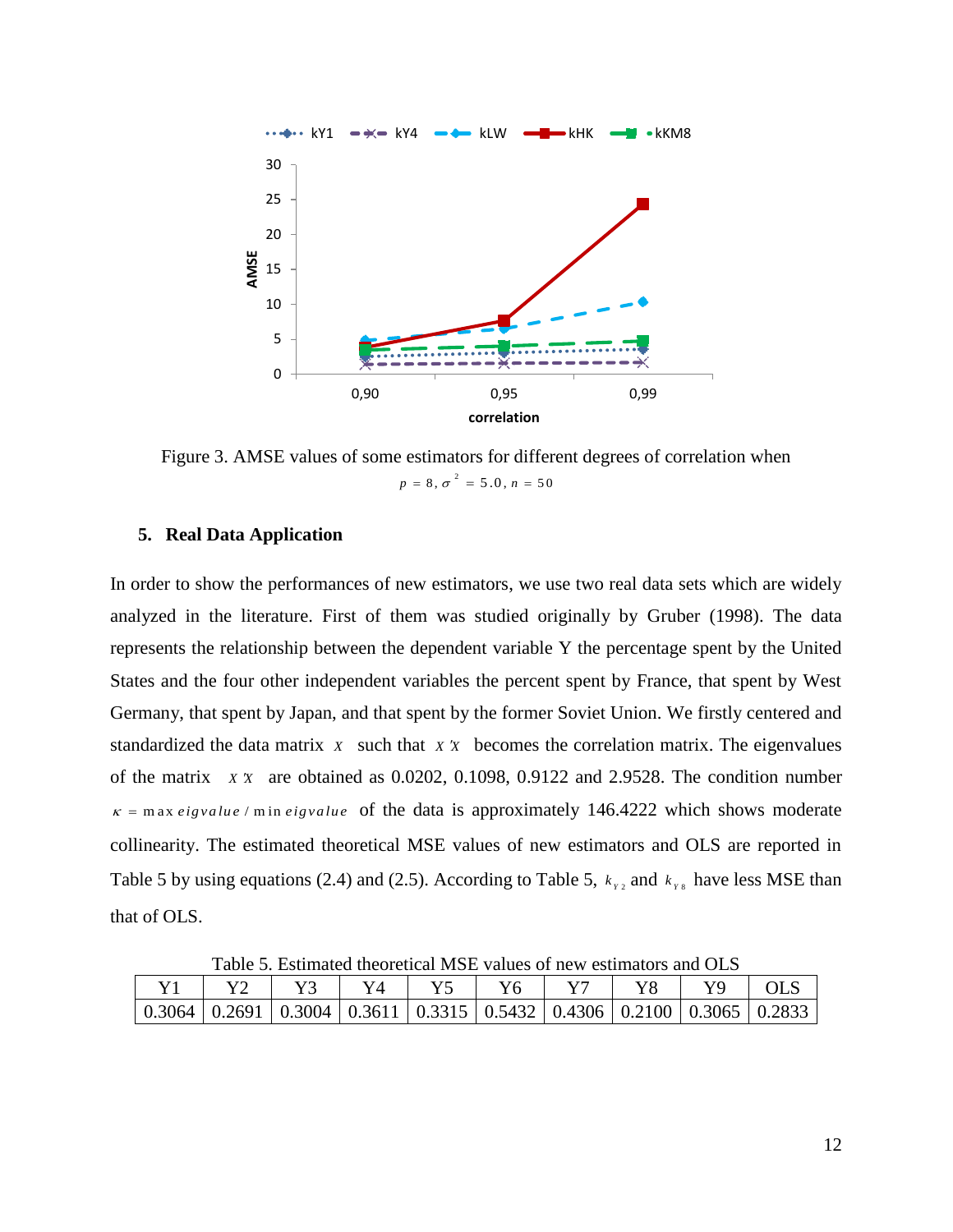Second real data is the widely analyzed Portland cement data which was used by [Trenkler](#page-13-14)  (1978) and many other authors. The data is described as follows: the effect of the composition of cement on the heat produced as it hardens. The explanatory variables are percentage, by weight, of Tricalcium Aluminate, percentage, by weight, of Tricalcium Silicate, percentage, by weight, of Tetracalcium Alumino Ferrite, percentage, by weight, of Dicalcium Silicate. The dependent variable is heat evolved in calories per gram of cement. Similarly, the data matrix is centered and standardized and the eigenvalues are as follows: 0.0016, 0.1866, 1.5761 and 2.2357. The condition number is 1376.880 which shows strict collinearity. Again, the estimated MSE values are provided in Table 6 as follows:

| Table 0. Estimated theoretical index values of hew estimators and OED |                                                                                           |  |  |  |  |  |  |  |     |  |  |
|-----------------------------------------------------------------------|-------------------------------------------------------------------------------------------|--|--|--|--|--|--|--|-----|--|--|
|                                                                       |                                                                                           |  |  |  |  |  |  |  | OLS |  |  |
|                                                                       | $0.3226$   0.2328   0.3048   0.4279   0.2971   0.5930   0.4674   0.1753   0.2156   1.3710 |  |  |  |  |  |  |  |     |  |  |

Table 6. Estimated theoretical MSE values of new estimators and OLS

# **6. Conclusion**

In this study, we have proposed new ridge estimators which are modifications of the estimator  $k_{LW}$  defined by Lawless and Wang (1976) and studied the properties of new modified estimators for choosing ridge parameter, when there is multicollinearity between the explanatory variables. We compared the estimators proposed earlier to our new proposed estimators through a Monte Carlo simulation having 5000 replications for each combination. Average mean squared error (AMSE) has been chosen to be the evaluation criterion for the simulation. We created tables consisting of AMSE values according to different values of the sample size  $n$ , the degree of correlation  $\rho$ , the number of predictors  $p$  and the variance of error terms  $\sigma^2$ . We have provided some figures for selected situations. According to tables and figures, we may say that our new suggestions for ridge estimators are better than the others for most of the cases. Especially  $k_{y4}$ and  $k_{r6}$  have smaller ASME values in most of the situations. Moreover, we considered two real datasets to illustrate the performances of estimators and showed the benefit of using the new estimators.